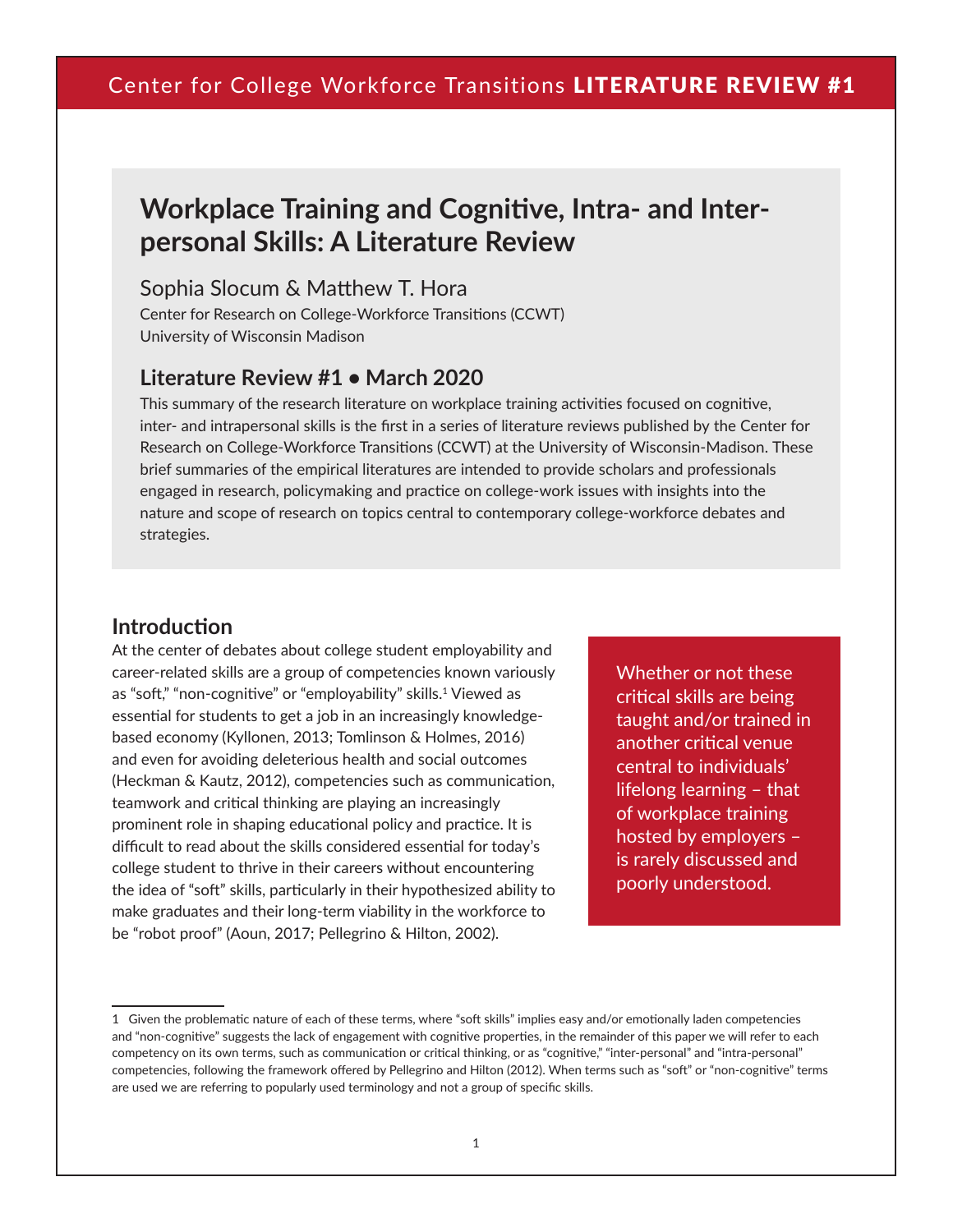One of the challenges facing scholars and policymakers interested in having teachers focus on teaching these skills in the classroom was the profusion of terms such as "soft," "non-cognitive," or "21st century skills" to refer to a wide array and sometimes completely different sets of competencies. In response, Pellegrino and Hilton (2012) led a multi-disciplinary panel to develop a skills framework grounded in psychological and educational research, resulting in the three categories we use in this report – cognitive, inter-personal, and intra-personal competencies. These skills are widely discussed with respect to curriculum and instruction in K-12 schools and at the postsecondary level, yet whether or not these competencies are being taught and/or trained in another critical venue central to individuals' lifelong learning – that of workplace training hosted by employers – is rarely discussed and poorly understood.

In this report we address this gap in the literature by reporting the results from a brief review of the literature on the topic of workplace training of cognitive, inter- and intra-personal skills. The skills that we focus upon - problem solving, oral communication, written communication, teamwork, and self-directed learning – are the focus of a National Science Foundation supported study about these skills called the EMPOWER project (see<http://empower.wceruw.org>).

### **Brief Overview of the Literature**

Despite the widespread discussion of the need for "soft" or "21st century skills" in the workforce, only 20% of participants in a recent career development survey stated that their employer was providing training in necessary soft skills, including teamwork and communication (American Psychological Association, 2017). The current literature on workplace training of these competencies reflects this statistic, as there is limited empirical research about on- the- job skill-specific training. However, it is important to

There is limited empirical research about on- the- job skillspecific training.

note that a considerable amount of "grey literature," or non-peer reviewed practitioner articles and reports, does exist and the topic is regularly discussed in professional asociations such as the Association for Talent Development (ATD), the National Association for Colleges and Employers (NACE), and the Australian Workforce Training Association (AWTA). Despite these robust professional conversations, however, we argue that there is a need to conduct more empirical research on this topic to see what types of trainings exist, the benefits of these trainings, and future suggestions for successful skill-focused training in the workplace.

The literature that does exist shows positive outcomes of certain training programs and approaches, where employees demonstrate an increase in their cognitive, inter- or intra-personal skills after receiving training. In our brief review, we identified 29 articles regarding workplace training programs, assessments, and systematic reviews. A majority of the articles were focused on communication, followed by teamwork, problem solving and finally self directed learning.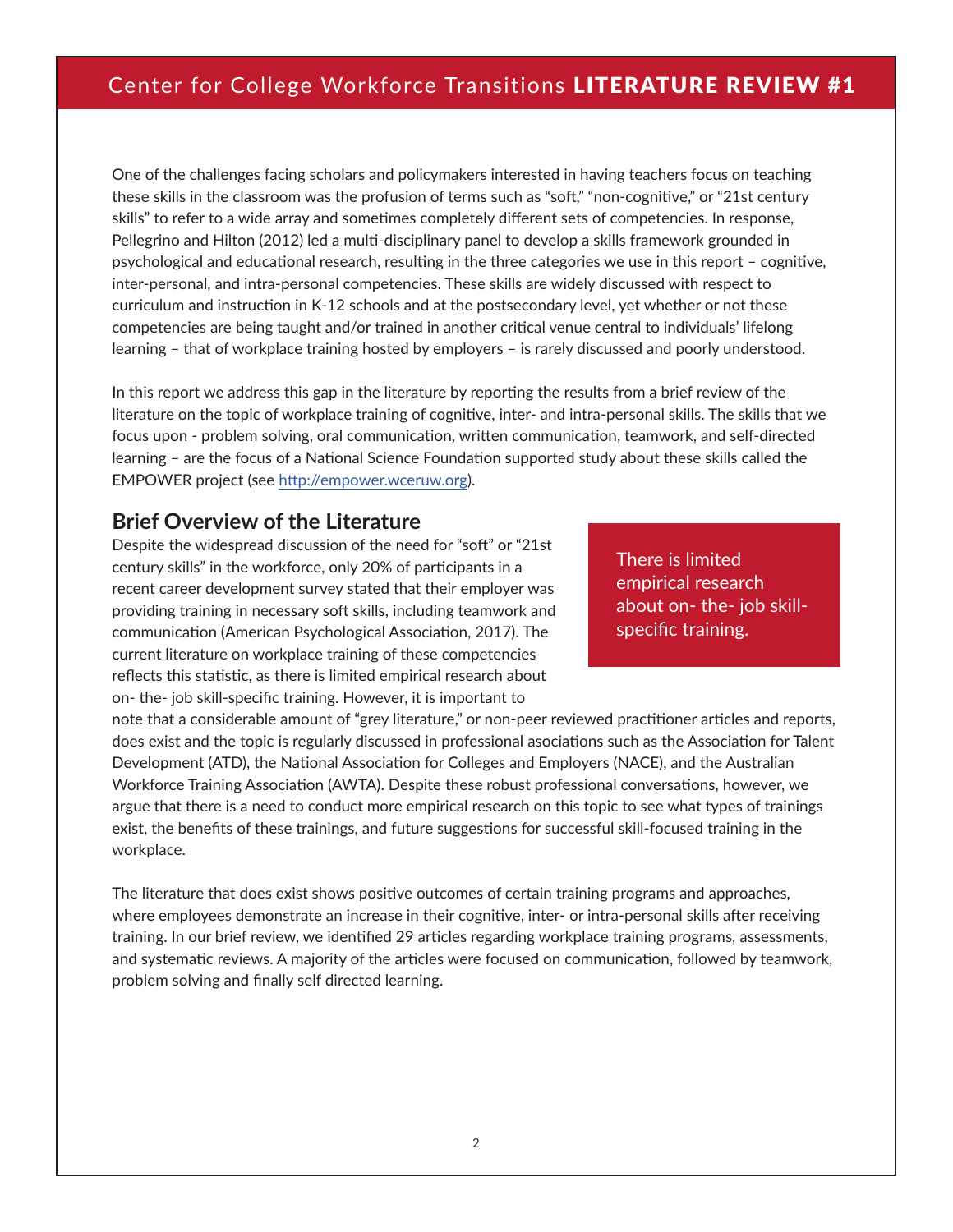#### **Table 1.**

| Competency             | <b>Number of empirical studies</b> |
|------------------------|------------------------------------|
| Communication          | 9                                  |
| <b>Teamwork</b>        | 5                                  |
| Problem Solving        | 3                                  |
| Self Directed Learning | 3                                  |
| General "Soft Skills"  | 4                                  |

Context-specificity of the literature. Of the articles we reviewed, 80% of the trainings were conducted in the specific context of a workplace environment, while the other 20% emphasized these skills in the broader life context of employees. The majority of the contex-specific trainings were based in healthcare settingswith many focused on oral and written communication, while a few focused on teamwork skills. Other workplace settings included banking, hospitality, library services, and information technology organizations. The disciplinary specificity of the literature was evident in the journals where we found these articles, such as the Journal of Advanced Nursing, Information Technology and Libraries, and the Journal of Occupational Health.

Workplace training methods used to promote skills. Regarding the methodology of the trainings reviewed, many different methods were used to teach employees these skills such as on-the-job coaching (Deshpande & Munshi, 2018), information sessions on skill improvement and use (Quinney, Smith & Galbraith, 2010), and online training modules (Shimazu, Kawakami, Irimajiri, Sakamoto & Amano, 2005). The methods with the most prevalence across the articles were role-playing scenarios for participants to practice real life situations, videotaping the participants while they work and then play it back for them, group discussion, lectures, online material/ modules, and giving feedback. Instructor modeling, focus groups, simulation labs, and providing a rewards system were also methods used in at least one study. In fields such as medical education, role-playing simulations are by far the most widely

The most prevalent method of teaching employees cognitive, inter- and intrapersonal skills found in the literature is roleplaying simulations grounded in authentic workplace problems or situations.

discussed and deeply studied method for training current and future healthcare workers in skills such as oral communication and teamwork (e.g., Murdoch, Bottorff & McCullough, 2014).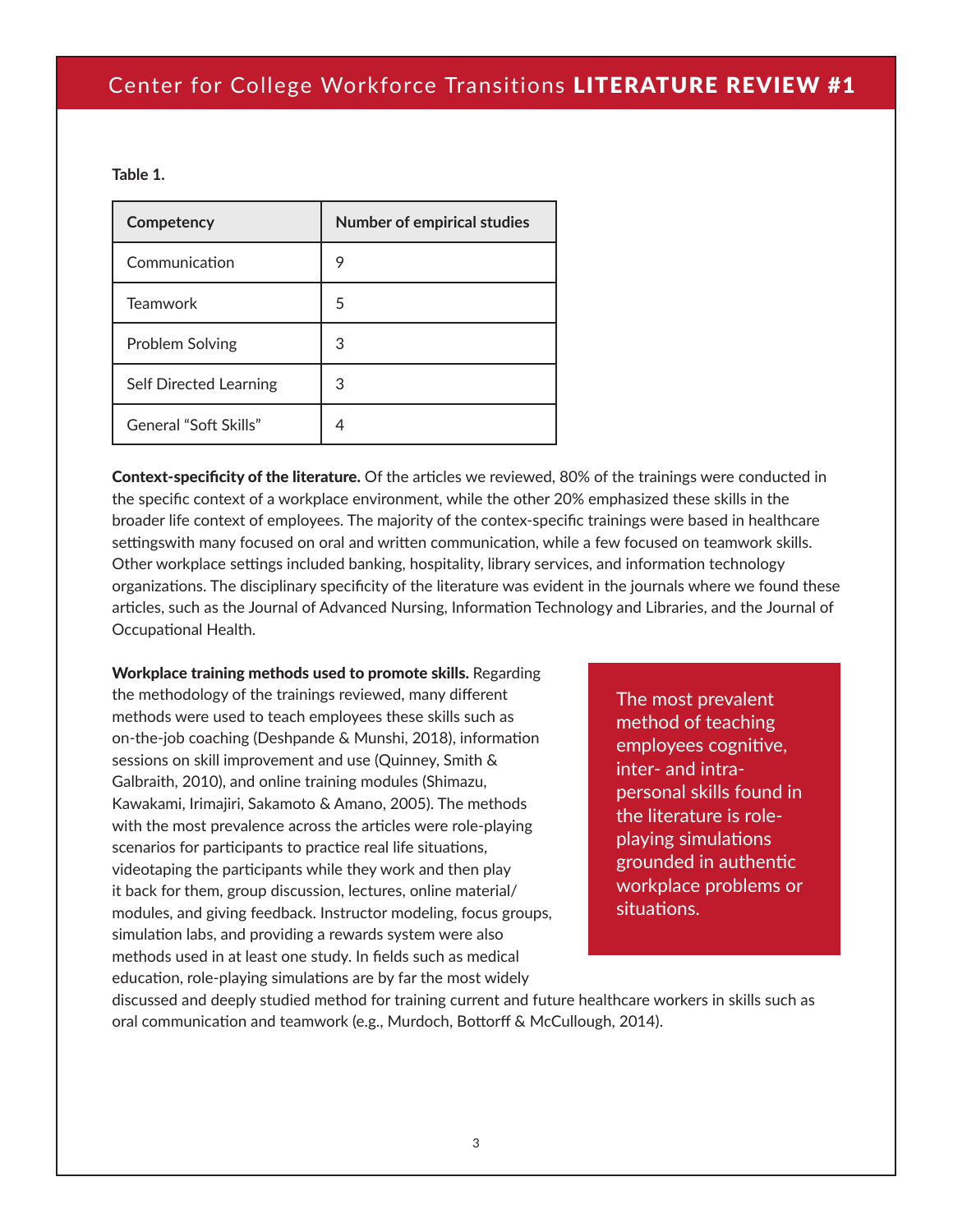Outcomes of skills-specific training programs. With respect to outcome measures, researchers have used a variety of concepts and instruments to evaluate the impacts of workplace training programs and interventions. The majority of the communication trainings took place in hospitals, and outcomes included an increase in quality of verbal interactions for nurses (Boscart, 2009); an increase in empathy and individualized responses (Moore et al., 2018); less staff turnover and sick leave, as well as fewer patient complaints, assaults on staff, and overall cost savings (Smoot & Gonzales, 1995); and increase in patient satisfaction (Ammentorp et al., 2011).

All but one of the articles focused on teamwork outcomes took place in a healthcare setting. The hospitalbased articles found that engaging in teamwork training led to higher quality of team behavior (Shapiro et al., 2004) and decreased patient fall rate and lower staff turnover (Kalisch et al., 2007). One of the studies did mention that the only factor that decreased teamwork skills was when feedback was involved, but other articles found feedback to be a helpful part of their trainings (Hughes et al., 2016). Another study looked at teamwork training in an automotive supply setting and their major finding was that social support enhances transfer motivation at both the team and individual level, and once transfer motivation is increased then training transfer increases. Therefore, social support and motivation to transfer are related with higher teamwork skills (Massenberg et al., 2015).

Only three articles focused on problem solving training, and only two of those had applicable findings. One article found that the training did increase problem solving skills, problem solving self-efficacy, greater positive affect, and higher job and life satisfaction, while the other article did not find a significant effect on problem solving behavior (Ayres & Malouff, 2007) (Shimazu et al., 2005).

As with problem solving, there were only three articles that pertained to self-directed learning. One focused on the feasibility of implementing a self-directed learning program into job settings based on employer perspectives, and they found that employers were interested in holding such trainings. The factors that related to whether this type of training would be feasible or not included available time, perceived skills of supervisors, and types of learning networks encouraged at each workplace (Smith et al., 2007). The other study that had applicable findings found that a self-directed learning training actually promoted lifelong learning in employees at a library (Quinney et al., 2010).

### **Recommendations from Researchers about Skills-Based Workplace Training**

Considering the positive outcomes documented after implementing skills training in the workplace, researchers in our review offered many suggestions for how such training programs should be organized and implemented. Below are specific suggestions from some of the research articles in this review for future researchers, employers, and employees to keep in mind when designing skills training programs:

- "Soft" skills training should be implemented mindfully, which includes coaching the managers to ensure transfer of training, and conducting a comprehensive reassessment follow-up after the training (Tuleja & Roberts, 2011).
- Employers may find it more beneficial to provide face-to-face training— if this is not possible, then to at least provide high interactivity within online courses. The researchers on this study emphasize that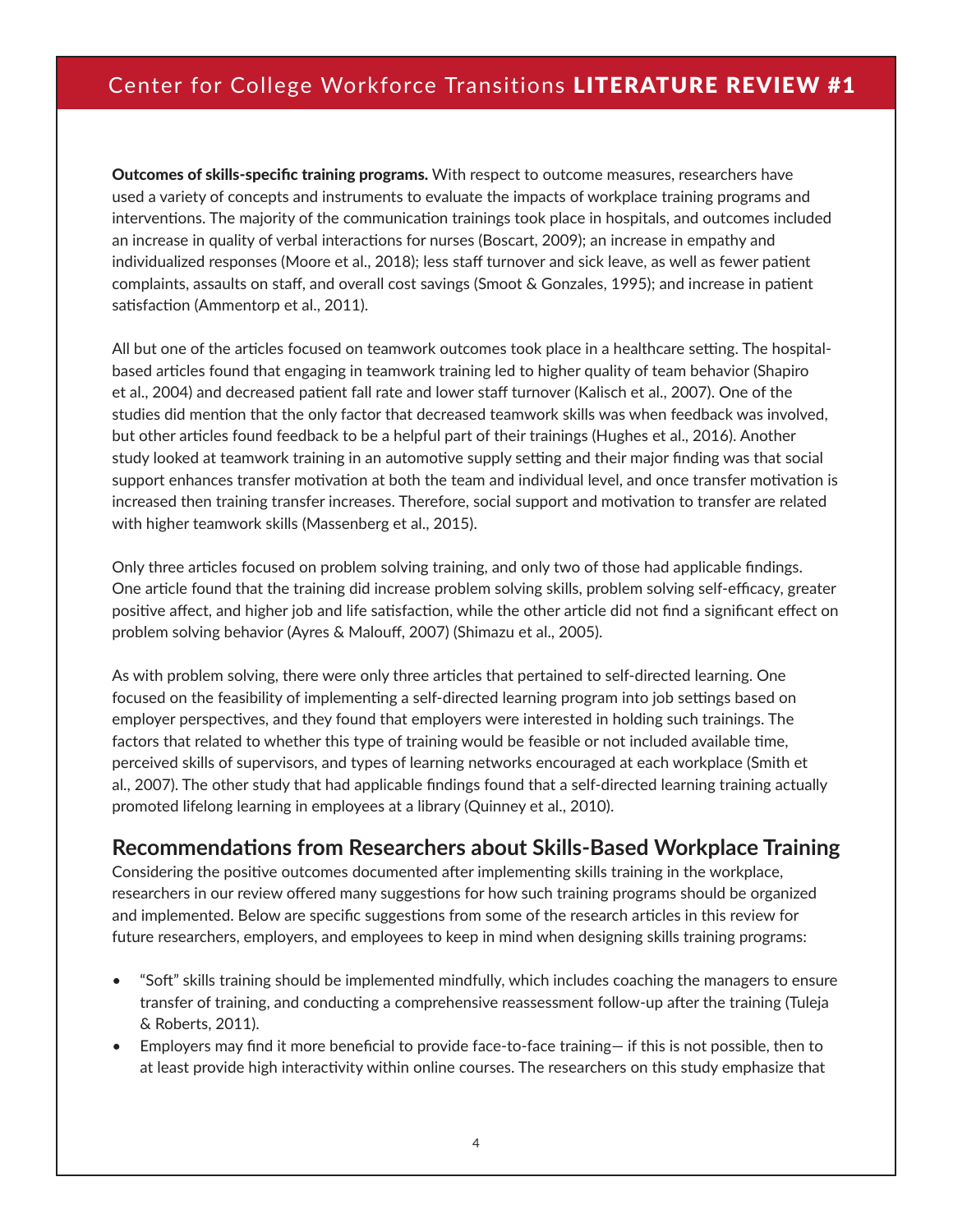employees need to understand the value of training and have to be personally motivated (Charoensap-Kelly et al., 2016).

- One study strongly recommends utilizing role-play and feedback on video recordings for communication trainings with healthcare professionals (Ammentorp et al., 2011).
- Companies can benefit from consulting outside business communication experts to do communication trainings. Additionally, business communication educators should collaborate with companies (Hynes, 2012).
- The SoftSkills for IT (SSIT) assessment is recommended to help experienced IT workers develop practical intelligence (Joseph et al., 2010).
- It is important to work to support individuals within teams and build a motivational climate after training interventions (Massenberg et al., 2015).
- Medical simulations are recommended as a promising method for enhancing teamwork training because it is more representative of clinical care (Shapiro et al., 2004).
- Teamwork interventions that include experiential activities for participants are recommended to promote active learning and produce the best outcomes (McEwan et al., 2017).

## **Conclusions & Next Steps**

It appears that interest in the so-called "soft skills" that characterized discussions about higher education, student employability, and workplace skills needs in the late 20th century is continuing unabated in the early 21st century. In fact, with growing concerns about automation and its potential for displacing millions of workers, interest in how to best teach and train these skills is becoming more and more pronounced (e.g., Aoun, 2017). In considering the venues where skills such as communication, teamwork and problemsolving can be taught, while too many focus exclusively on K-12 and postsecondary classrooms, it is apparent that the workplace is one of the most important and prevalent places where skills-based instruction can and should take place.

However, while research on workplace-based skills training is robust in specific professions and disciplines – especially healthcare – the empirical research on the efficacy of different types of programs and interventions is relatively sparse. Ideally, future scholarship will focus on the nature and quality of workplace training with the same resources and attention that is currently placed on teaching and learning in formal K-12 and postsecondary venues. In advancing such scholarship, researchers would be well advised to build upon work in continuing education (e.g., Eraut, 2010), workplace learning and work-based learning (e.g., Boud & Middleton, 2003; Lester & Costley, 2010).

Furthermore, there is a considerable amount of activity among professional associations such as ATD and NACE that likely holds a wealth of ideas, experiences, and strategies for workplace training professionals. Thus, we encourage researchers and policymakers to conduct and support more research on the effectiveness of workplace-based skills instruction across different industrial sectors and professions, while also tapping into the rich experiences of professional groups focused on workplace training and employee professional development.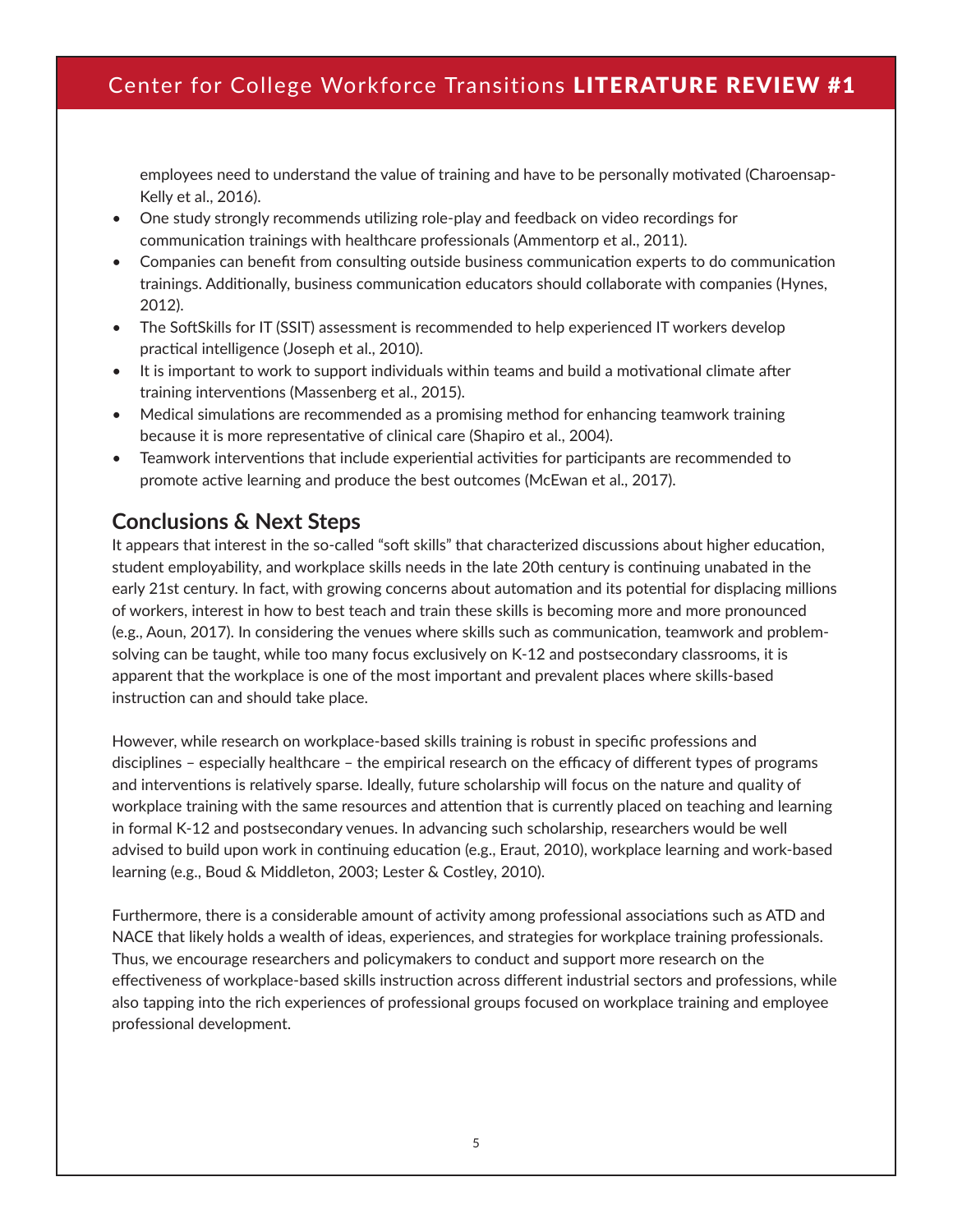### **Works Cited**

- American Psychological Association Center for Organization Excellence. (2017). *American Psychological Association reports: 2017 Job Skills Training and Career Development Survey.* Retrieved from [http://www.](http://www.apaexcellence.org/assets/general/2017-training-survey-results.pdf) [apaexcellence.org/assets/general/2017-training-survey-results.pdf](http://www.apaexcellence.org/assets/general/2017-training-survey-results.pdf)
- Ammentorp, J., Kofoed, P.-E., & Laulund, L. W. (2011). Impact of communication skills training on parents perceptions of care: Intervention study. *Journal of Advanced Nursing, 67*(2), 394–400. [https://doi.](https://doi.org/10.1111/j.1365-2648.2010.05475.x) [org/10.1111/j.1365-2648.2010.05475.x](https://doi.org/10.1111/j.1365-2648.2010.05475.x)
- Aoun, J.E. (2017). *Robot proof: Higher education in the age of artificial intelligence.* Cambridge, MA: MIT Press.
- Ayres, J., & Malouff, J. M. (2007). Problem-solving training to help workers increase positive affect, job satisfaction, and life satisfaction. *European Journal of Work and Organizational Psychology, 16*(3), 279– 294.<https://doi.org/10.1080/13594320701391804>
- Boscart, V. M. (2009). A communication intervention for nursing staff in chronic care. *Journal of Advanced Nursing, 65*(9), 1823–1832. <https://doi.org/10.1111/j.1365-2648.2009.05035.x>
- Boud, D., & Middleton, H. (2003). Learning from others at work: communities of practice and informal learning. *Journal of Workplace Learning, 15*(5), 194-202.
- Deshpande, S. K., & Munshi, M. M. (2018). A study on soft skill training as an intervention to reinforce employee performance in the contemporary banking sector. Proceedings of the 9th Annual International Conference on 4Cs - Communication, Commerce, Connectivity, Culture, SISMARC 2018.
- Eraut, M. (2004). Informal learning in the workplace. *Studies in Continuing Education, 26*(2), 247-273.
- Heckman, J. J., & Kautz, T. (2012). Hard evidence on soft skills. *Labour Economics, 19*(4), 451-464.
- Hughes, A. M., Gregory, M. E., Joseph, D. L., Sonesh, S. C., Marlow, S. L., Lacerenza, C. N., Benishek, L. E., King, H. B., & Salas, E. (2016). Saving lives: A meta-analysis of team training in healthcare. *Journal of Applied Psychology, 101*(9), 1266–1304. <https://doi.org/10.1037/apl0000120>
- Hynes, G. E. (2012). Improving Employees' Interpersonal Communication Competencies: A Qualitative Study. *Business Communication Quarterly, 75*(4), 466–475. <https://doi.org/10.1177/1080569912458965>
- Joseph, D., Ang, S., Chang, R. H. L., & Slaughter, S. A. (2010). Practical intelligence in IT: Assessing soft skills of IT professionals. *Communications of the ACM, 53*(2), 149–154. [https://doi.](https://doi.org/10.1145/1646353.1646391) [org/10.1145/1646353.1646391](https://doi.org/10.1145/1646353.1646391)
- Kalisch, B. J., Curley, M., & Stefanov, S. (2007). An Intervention to Enhance Nursing Staff Teamwork and Engagement. JONA: *The Journal of Nursing Administration, 37*(2), 77.
- Kyllonen, P. C. (2013). Soft skills for the workplace. Change: The Magazine of Higher Learning, 45(6), 16-23.
- Lester, S., & Costley, C. (2010). Work‐based learning at higher education level: Value, practice and critique. *Studies in Higher Education, 35*(5), 561-575.
- Massenberg, A.-C., Spurk, D., & Kauffeld, S. (2015). Social support at the workplace, motivation to transfer and training transfer: A multilevel indirect effects model. *International Journal of Training and Development, 19*(3), 161–178.<https://doi.org/10.1111/ijtd.12054>
- McEwan, D., Ruissen, G. R., Eys, M. A., Zumbo, B. D., & Beauchamp, M. R. (2017). The Effectiveness of Teamwork Training on Teamwork Behaviors and Team Performance: A Systematic Review and Meta-Analysis of Controlled Interventions. *PLoS ONE, 12*(1). <https://doi.org/10.1371/journal.pone.0169604>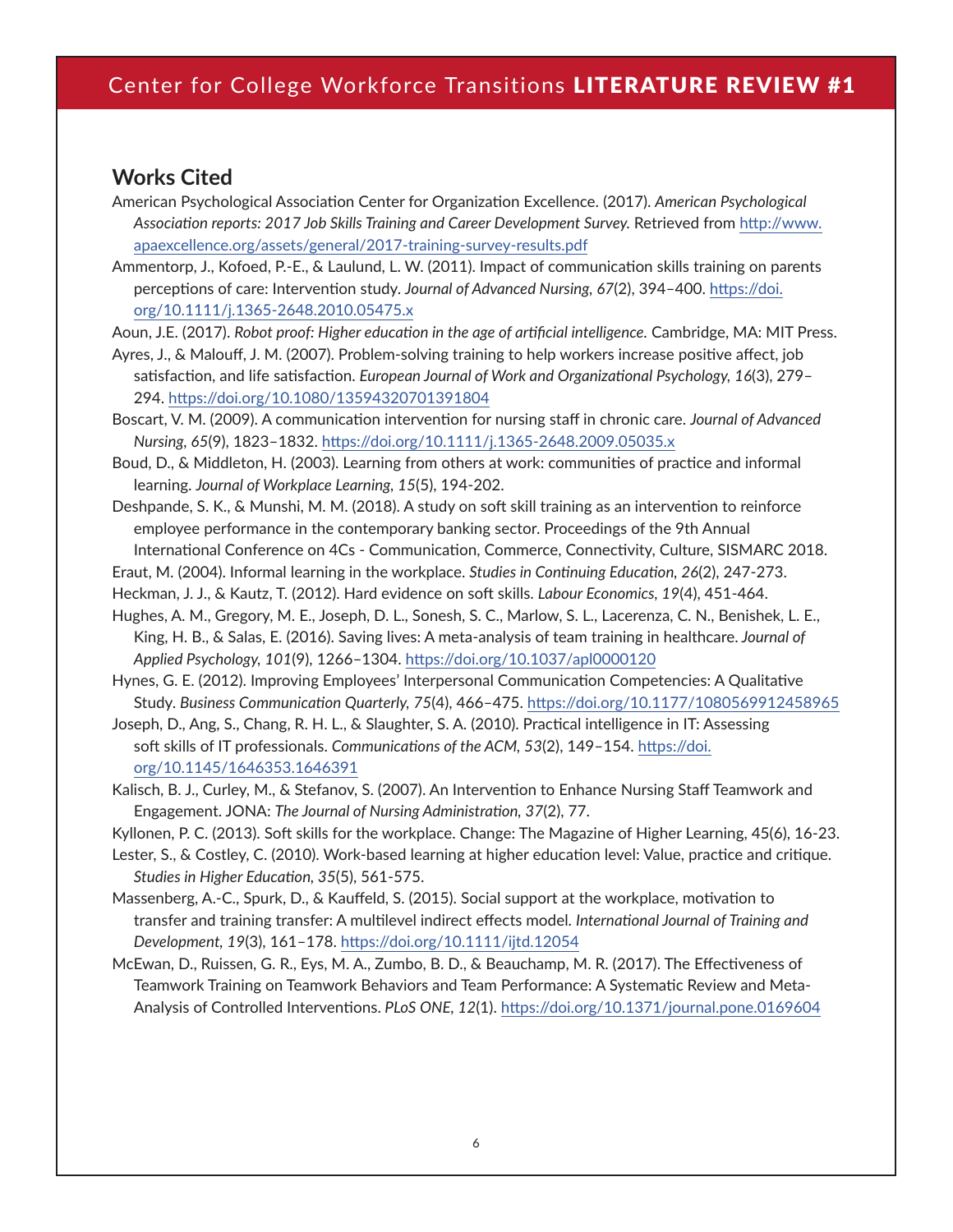- Moore, P. M., Rivera, S., Bravo‐Soto, G. A., Olivares, C., & Lawrie, T. A. (2018). Communication skills training for healthcare professionals working with people who have cancer. *Cochrane Database of Systematic Reviews, 7.* <https://doi.org/10.1002/14651858.CD003751.pub4>
- Murdoch, N. L., Bottorff, J. L., & McCullough, D. (2014). Simulation education approaches to enhance collaborative healthcare: A best practices review. *International Journal of Nursing Education Scholarship, 10*(1), 307-321.
- Pellegrino, J. W., & Hilton, M. L. (2012). *Education for life and work: Transferable knowledge and skills for the 21st century.* Committee on defining deeper learning and 21st century skills. Washington, DC: National Academies Press.
- Quinney, K. L., Smith, S. D., & Galbraith, Q. (2010). Bridging the Gap: Self-Directed Staff Technology Training. *Information Technology and Libraries, 29*(4), 205–213. <https://doi.org/10.6017/ital.v29i4.3131>
- Shapiro, M., Morey, J., Small, S., Langford, V., Kaylor, C., Jagminas, L., Suner, S., Salisbury, M., Simon, R., & Jay, G. (2004). Simulation based teamwork training for emergency department staff: Does it improve clinical team performance when added to an existing didactic teamwork curriculum? *Quality & Safety in Health Care, 13*(6), 417–421.<https://doi.org/10.1136/qshc.2003.005447>
- Shimazu, A., Kawakami, N., Irimajiri, H., Sakamoto, M., & Amano, S. (2005). Effects of Web-Based Psychoeducation on Self-Efficacy, Problem Solving Behavior, Stress Responses and Job Satisfaction among Workers: A Controlled Clinical Trial. *Journal of Occupational Health, 47*(5), 405–413. [https://doi.](https://doi.org/10.1539/joh.47.405) [org/10.1539/joh.47.405](https://doi.org/10.1539/joh.47.405)
- Smith, P. J., Sadler‐Smith, E., Robertson, I., & Wakefield, L. (2007). Leadership and learning: Facilitating self‐directed learning in enterprises. *Journal of European Industrial Training, 31*(5), 324–335. [https://doi.](https://doi.org/10.1108/03090590710756783) [org/10.1108/03090590710756783](https://doi.org/10.1108/03090590710756783)
- Smoot, S. L., & Gonzales, J. L. (1995). Cost-effective communication skills training for state hospital employees. *Psychiatric Services, 46*(8), 819–822.<https://doi.org/10.1176/ps.46.8.819>
- Tomlinson, M., & Holmes, L.(Eds.) (2017). *Graduate employability in context: Theory, research and debate.*  London, UK: Palgrave Macmillan.
- Tuleja, E. A., & Roberts, E. (2011). An Analysis of a Communication Training Program for Chinese Managers. *IEEE Transactions on Professional Communication, 54*(2), 185–200. [https://doi.org/10.1109/](https://doi.org/10.1109/TPC.2011.2121730) [TPC.2011.2121730](https://doi.org/10.1109/TPC.2011.2121730)